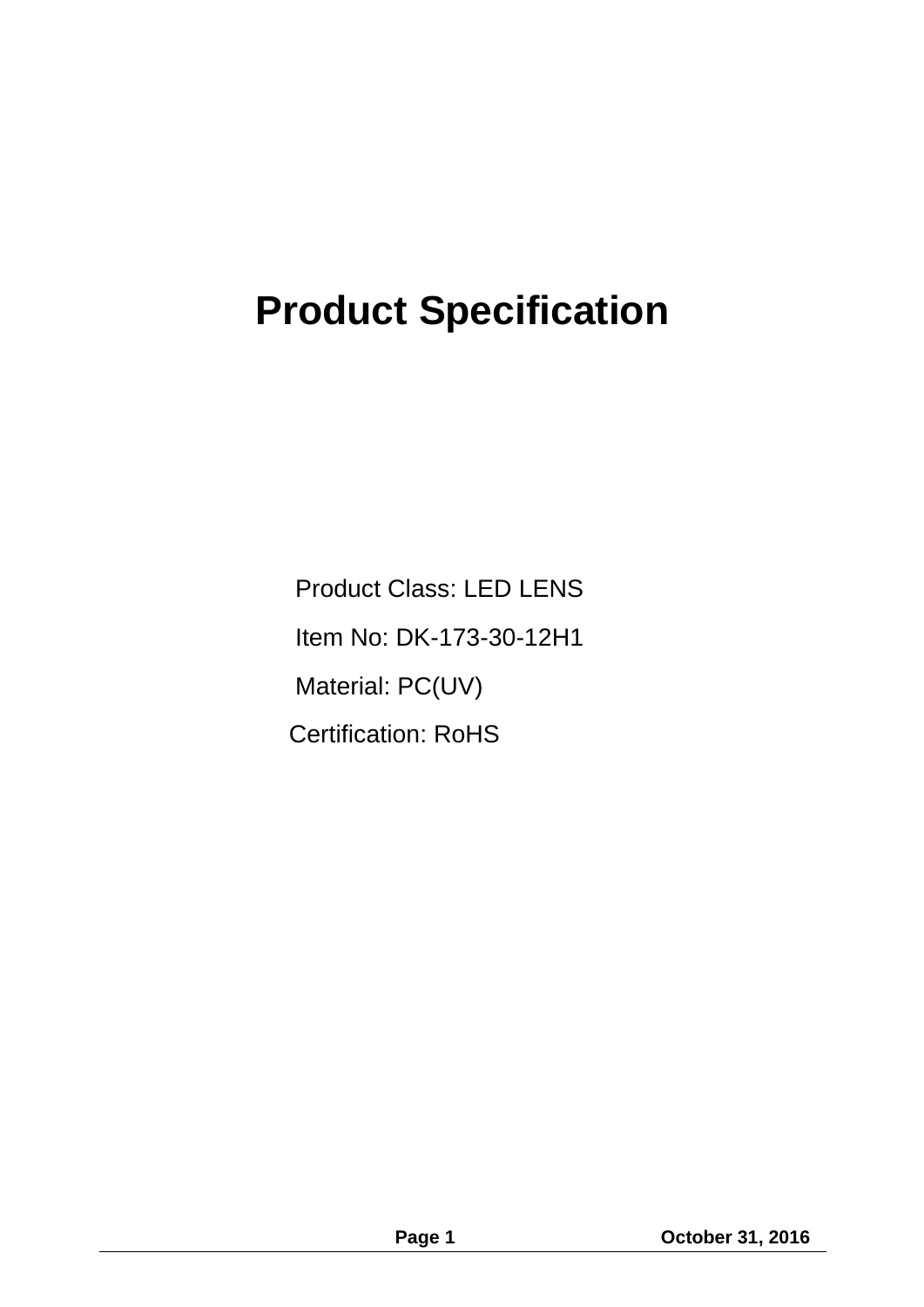### **Content**

| <b>Application Notes-</b> |  |
|---------------------------|--|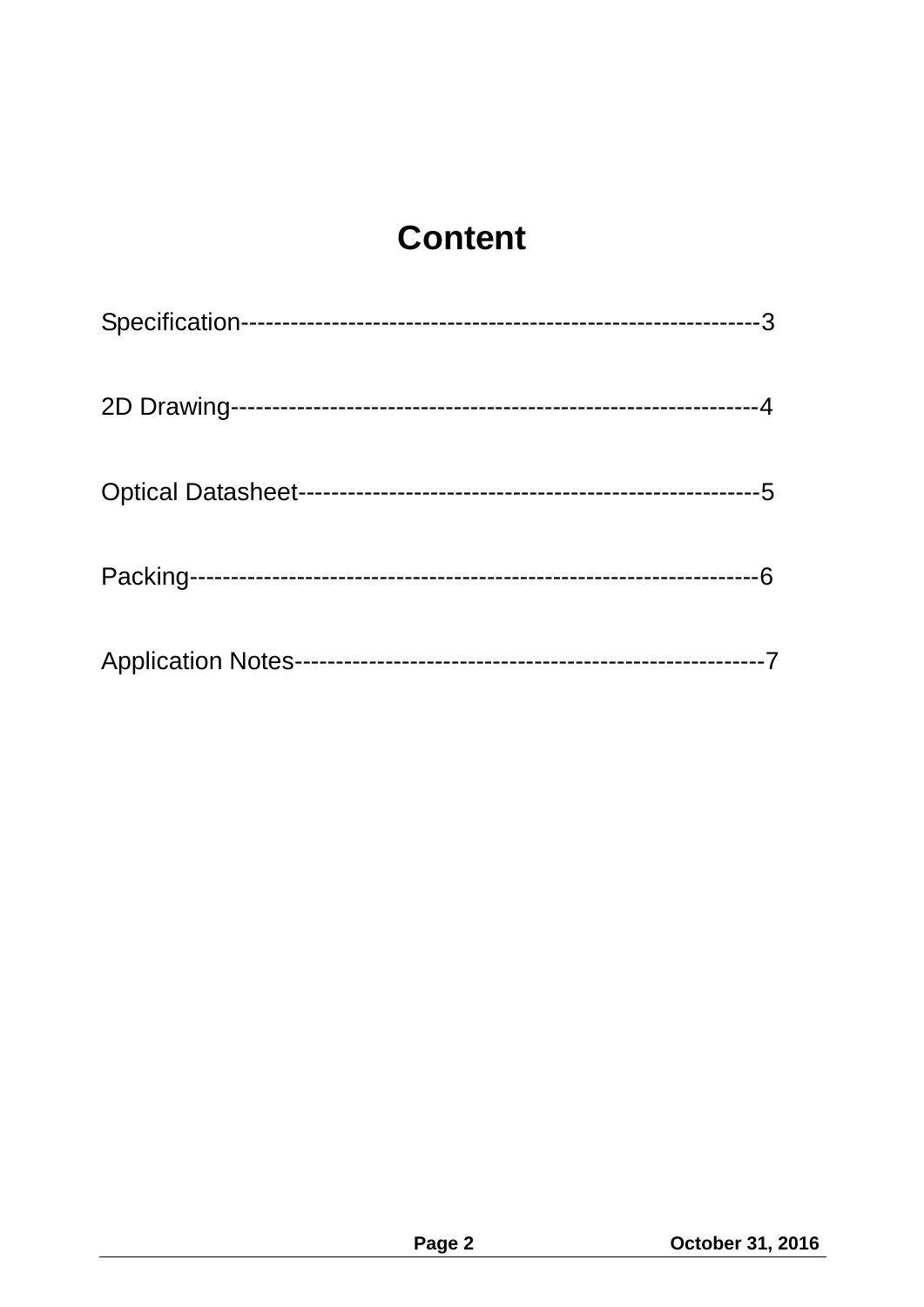## **Specification**

| <b>Item No</b> | <b>Picture</b> | <b>Size</b>                                       | <b>Matched</b><br><b>LED</b> | Lighting<br><b>Application</b> |
|----------------|----------------|---------------------------------------------------|------------------------------|--------------------------------|
| DK-173-30-12H1 |                | Diameter: 173*71.4mm<br>Height:11.5mm<br>FWHM:30° | 3535                         | <b>Streetlight</b>             |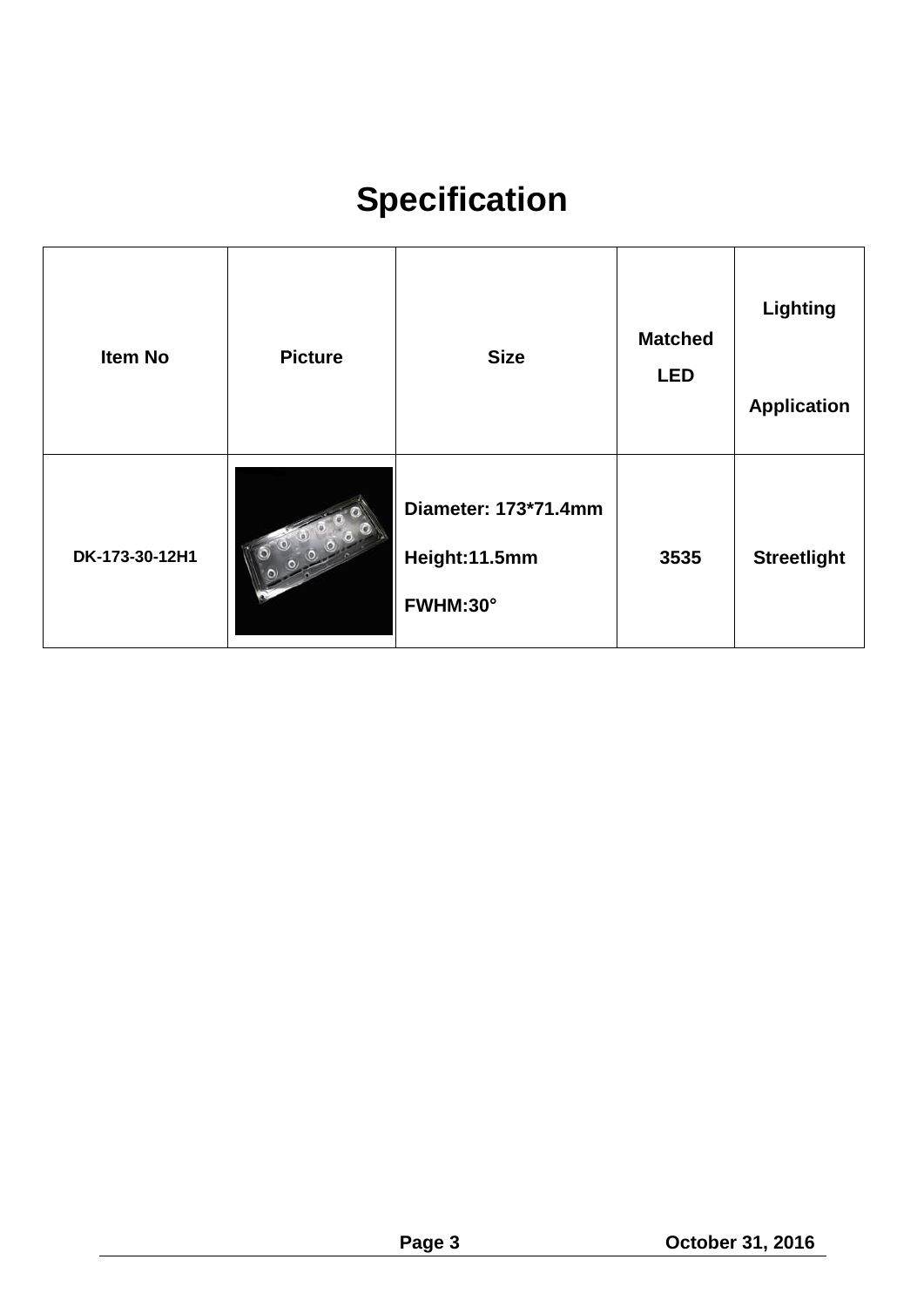**Drawing**





截面 A-A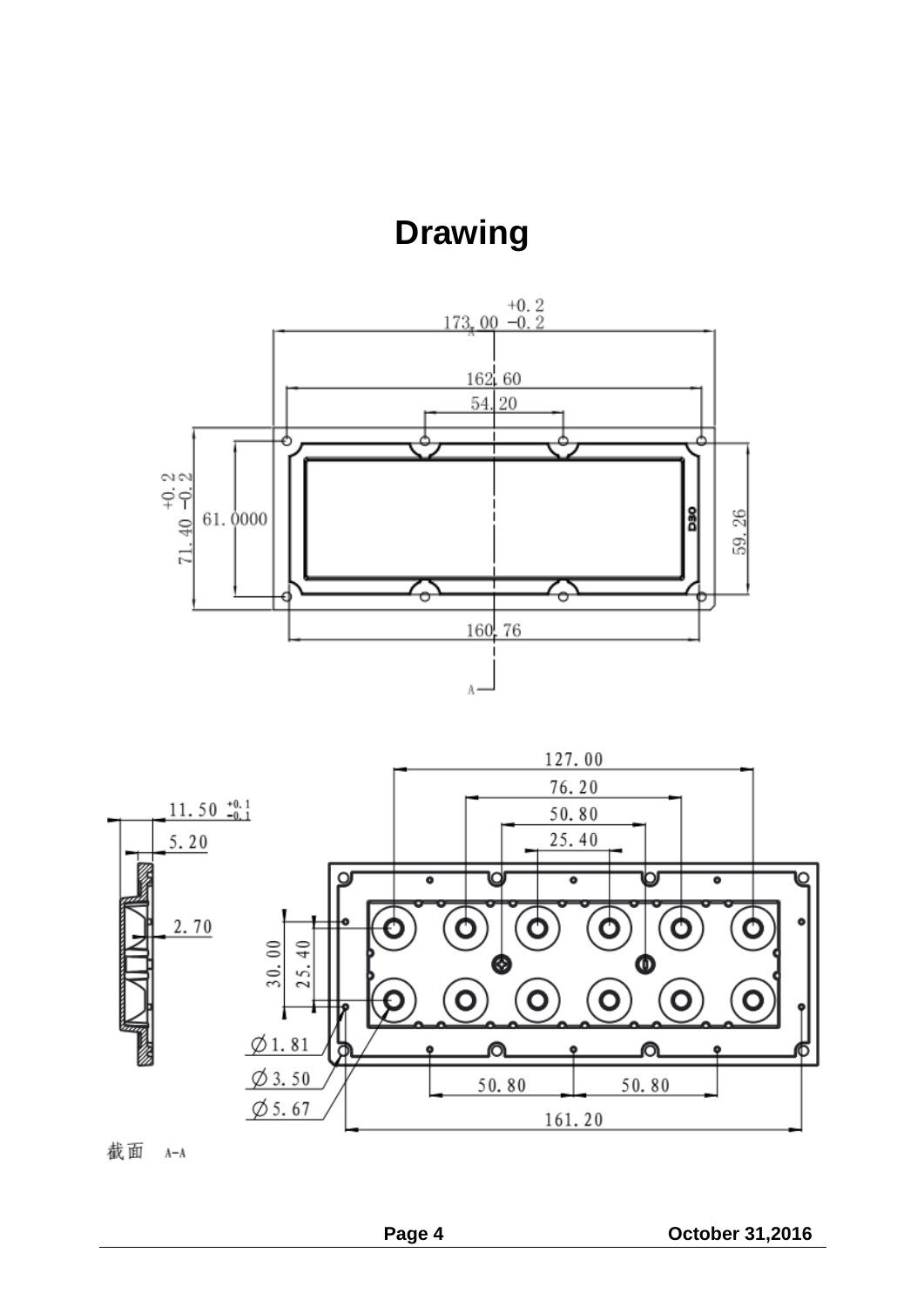### **Optical Test Report**

电流: 0.000 A

功率因数: 0.000

#### 产品特征

灯具种类: 电压: 0.0 V 功率: 0.00 W

#### 光度结果

额定光通量: 452.9 1m 灯具CIE分类: 直接型 灯具光通量: 452.9 1m 灯具效率: 100% 下射光通量比: 100% 上射光通量比: 0% 水平扩散角(25%, 50%, 75%, 100%): H35. 1, H24, H15. 8, H1 垂直扩散角(25%, 50%, 75%, 100%): V35.2, V24.2, V16.1, V1 中心光强: 1765.79 cd 灯具光效等级(LER): 453 峰值光强: 1779.74 cd 峰值光强位置: H90 V1

灯具实物照片

配光曲线



120

180

单位: cd

120

105

90

75

60

 $G1$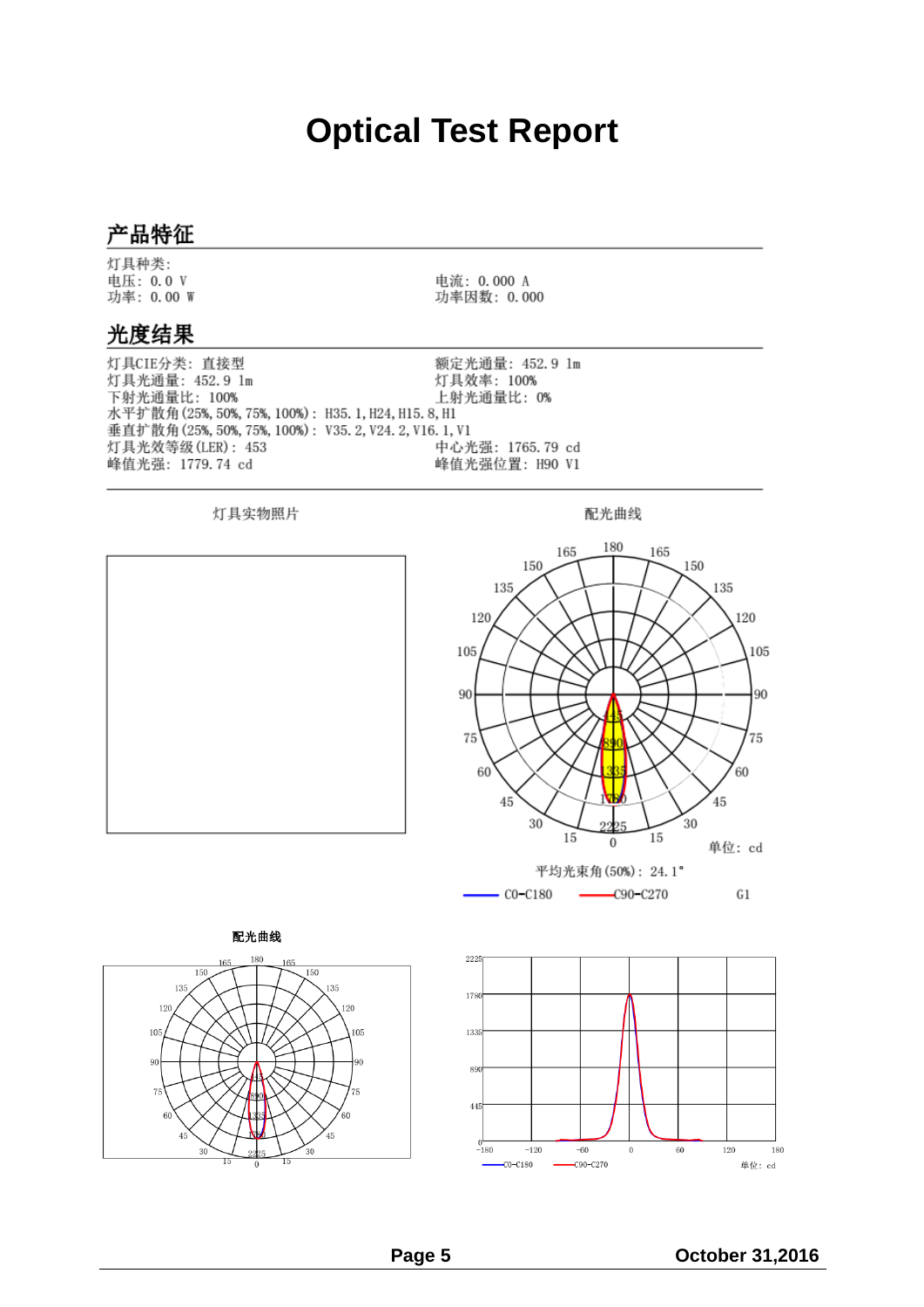### **Packing**

| Material         | <b>Size</b>              | <b>Packing Instruction</b>      |
|------------------|--------------------------|---------------------------------|
| <b>EPE</b>       | 315*230mm                | $44PCS/1$ Box<br>4 Box/1 Carton |
| Plastic bag      | 170*190mm                |                                 |
| White Paperboard | A level; 400g; 310*235mm |                                 |
| <b>Box</b>       | 335*245*105mm            |                                 |
| Carton           | A=B $510*330*255$ mm     |                                 |